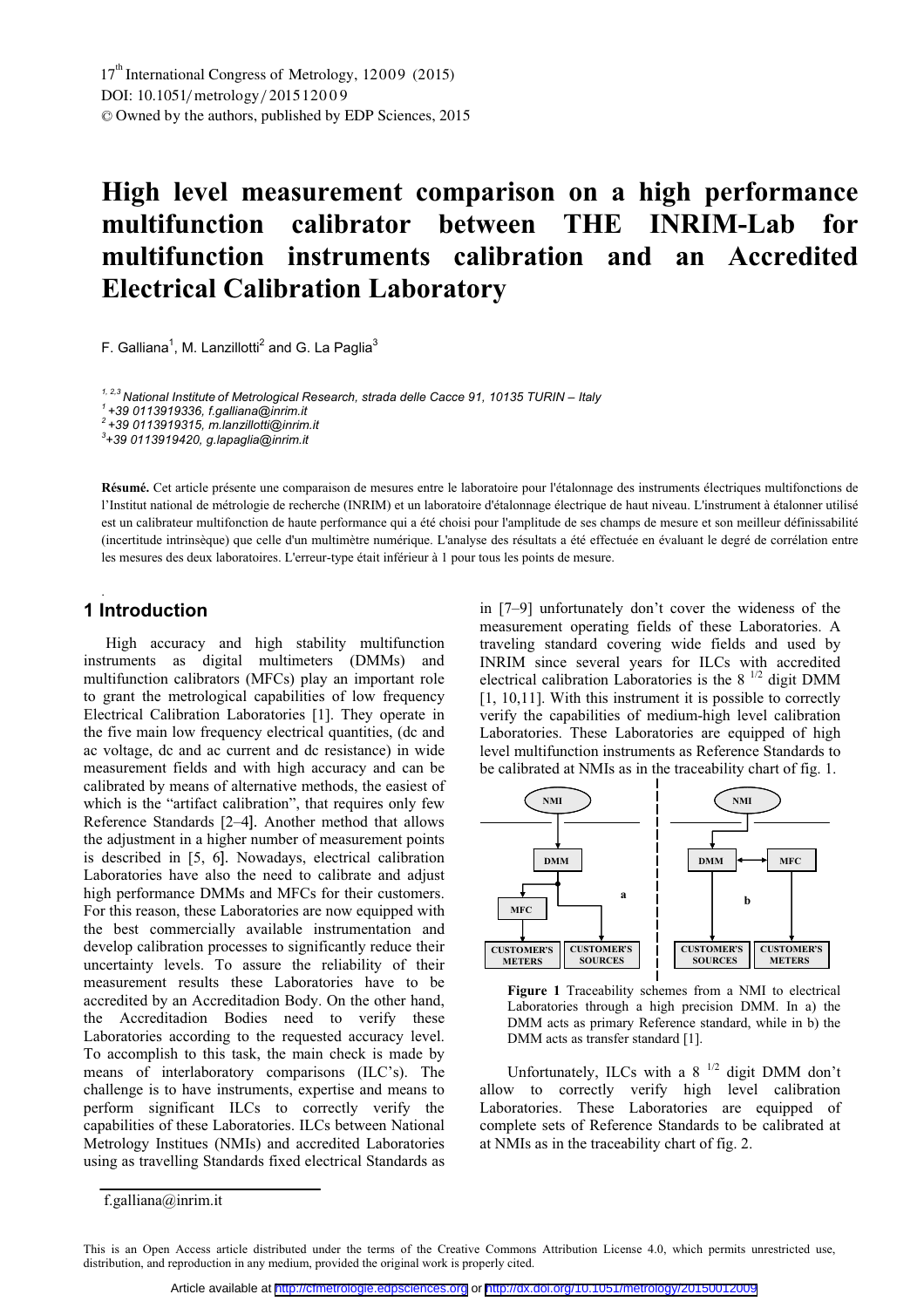

**Figure 2**. Traceability scheme from a NMI to an electrical Laboratory trough a complete set of primary standards.

These Standards are for example a 10 V Dc Voltage Reference standard, voltage dividers, standard resistors and shunts, and Ac/Dc Voltage Transfer Standard), with which to perform the adjustment and calibration of their MFC(s) and DMM(s). Nevertheless, till now, these high level Laboratories have been verified by means of ILCs on both a 8 1/2 digit DMM and some fixed Standards as a  $10$  V or a  $10$  k $\Omega$  Reference Standards. Nevertheless, this kind of ILCs is not enough significant in terms of uncertainty levels and wideness of the measurement fields to verify correctly these high level Laboratories. In this paper, an ILC between INRIM and a high level electrical calibration Laboratory under evaluation for its accreditation renewal on a high level MFC is presented. This instrument was chosen for its wide measurement fields and its better definability and definitional uncertainty [12] than a  $8^{1/2}$  digit DMM.

## **2 The travelling Standard of the ILC**

In the described ILC a high performance MFC J. Fluke 5700 A (Fig. 3) with associate the transconductance amplifier J. Fluke 5725 A was involved as travelling Standard to be calibrated by the INRIM-Lab for multifunction instruments calibration and by a high level accredited Electrical Calibration Laboratory.



**Figure 3**. Multifunction calibrator J. Fluke mod. 5700A under calibration in the comparison.

The high performance 5700A Calibrator covers a wide portion of the calibration requests of electrical calibration Laboratories. With it, it is possible to calibrate a wide variety of DMMs. It operates in DC Voltage up to 1100V and in AC Voltage from 1 mV to 1100V at frequencies from 10 Hz to 1.2MHz. In the resistances function it operates from 1  $\Omega$  to 100 M $\Omega$ . In DC and AC current it works from  $1 \mu A$  to  $10 \text{ A}$ , and at frequencies for AC current from 10 Hz to 10kHz. The 5700A has an accuracy suitable to calibrate up to  $8^{1/2}$  digit DMMs.

The instrument is equipped with a process of selfcalibration to compare its internal references of the different quantities then, in an automatic way, identifying anomalies in the value of the references themselves. This allows me to keep under control the instrument over time and after transport operations.

### **3. ILC execution technical aspects**

 The calibration was carried out with the traveling Standard in thermal equilibrium with the environment at a temperature of 23.0  $\degree$  C, after a feeding period of at least 24 h with a sinusoidal voltage of 230 V rms, frequency 50.0 Hz and distortion less than 1%. After performing successfully the SELF DIAG and CAL zero procedures on the calibrator, it was calibrated in the measuring points shown in Table 1.

| <b>Table 1.</b> Measurement fields of the ILC regarding the |
|-------------------------------------------------------------|
| calibration of a J. Fluke 5700 A MFC.                       |

| <b>Quantity</b>   | Meas. range                        | <b>Frequency range</b>            |
|-------------------|------------------------------------|-----------------------------------|
| DC Voltage        | $1 \text{ mV} \div 1000 \text{ V}$ |                                   |
| AC Voltage        | $1 \text{ mV} \div 1000 \text{ V}$ | $40 \text{ Hz} \div 1 \text{MHz}$ |
| DC Current        | $10 \mu A \div 10 A$               |                                   |
| <b>AC</b> Current | $100 \mu A \div 10 A$              | 40 Hz $\div$ 5 kHz                |
| DC Resistance     | $1 \Omega$ = 100 MO                |                                   |

#### **4. Analysis of the results**

 To introduce this analysis it is helpful to clarify that the INRIM-Lab for multifunction instruments calibration and the accredited Laboratory under evaluation are both high level calibration Laboratories with traceability charts as shown in Fig. 2. For example the traceability chart of the INRIM-Lab for multifunction instruments calibration is shown in Fig. 4.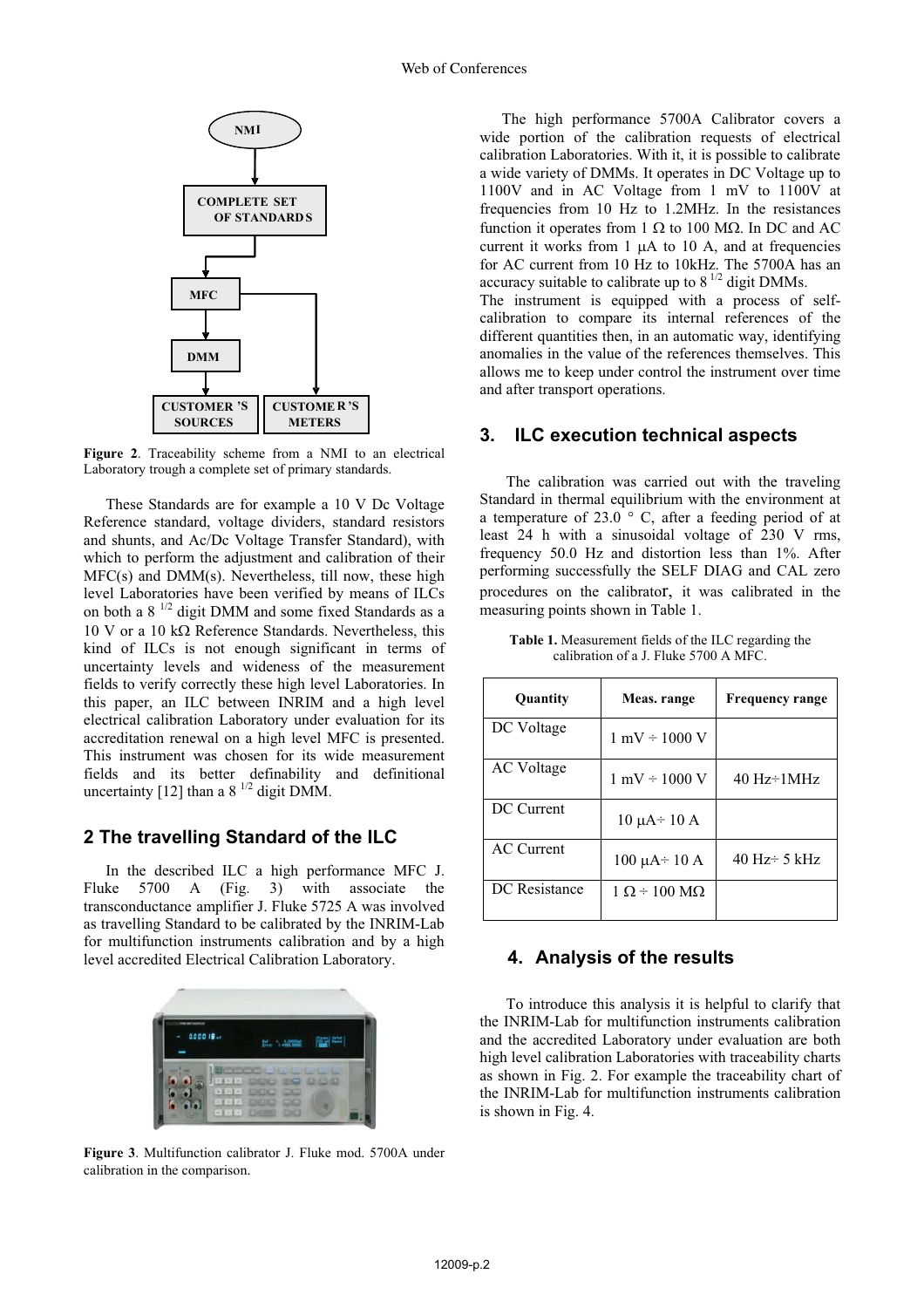

**Figure 4**. Traceability scheme of the INRIM-Lab for multifunction instruments calibration from INRIM National Standards.

 The traceability chart of the accredited Laboratory participating at the ILC is very similar with some Standards of the same model in common with the INRIM-Lab and calibrated at INRIM. This situation implies to consider in the analysis of the results the effect of a partial correlation between INRIM-Lab and the Accredited Laboratory measurement uncertainties arising from the type B INRIM calibration uncertainties of the common Reference Standards of the two Laboratories both calibrated at INRIM vs. the National Standards. The traveling calibrator was calibrated twice by the Laboratory before and after its calibration at INRIM and was taken into account the Laboratory mean values to minimize the possible drift of the calibrator. For the evaluation of the comparison and of the Laboratory under accreditation renewal, the results for each measurement point were analysed considering as measurand a calibrator "relative error" defined as in the following (1) and (2). INRIM and Laboratory relative errors were evaluated respectively as:

$$
E_{I} = (V_{I} - S_{I}) / S_{I}
$$
 (1)

$$
E_{L} = \frac{(V_{L1} - S_{L}) + (V_{L2} - S_{L})}{2 \times S_{L}}
$$
 (2)

where  $V_I$  and  $S_I$  indicate respectively the quantity value provided by the calibrator and its setting shown on its display stated by the INRIM-Lab,  $V_{L1}$  and  $V_{L2}$  indicate the quantity values provided by the traveling calibrator stated by the Laboratory before and after its calibration at INRIM at the corresponding setting *IL*.

It was defined for each measurement point a new measurand consisting in the difference between  $E_L$  and  $E_I$  $d = E_L - E_I$  (3)

whose relative standard uncertainty is:

$$
u^2(d)=[u^2(E_{_I})+u^2(E_{_L})-2u_{_{EL}}u_{_{EI}}\times r(E_{_L}E_{_I})]~(4)
$$

where  $r(E_L, E_l)$  is the correlation factor between the uncertainties of the Laboratory and those of the INRIM-Lab, evaluated as follows:

For DC Voltage: in each calibration point  $r(E_L, E_l)$ was evaluated as the ratio between: the square of the type B standard uncertainty of the calibration of the 10 V Reference Standard of both Laboratories (this uncertainty includes the uncertainties of the Josephson effect and that of the transfer to the 10 V reference Standards of the INRIM primary group) and the product of the two Laboratories declared standard uncertainties in the same measuring point;

For AC Voltage: in each calibration point first of all, the quadratic sum of the DC Voltage type B standard uncertainty component (the same of DC Voltage) with the type B uncertainty of the DC Voltage values used to adjust the AC/DC transfer Standards of the two Laboratories was evaluated. Once established this value,  $r(E_L, E_I)$  was obtained dividing it by the product of the two Laboratories declared standard uncertainties in the same measuring point;

For DC Resistance in each calibration point  $r(E_L, E_l)$ was evaluated as the ratio between the square of the type B calibration standard uncertainty of the calibration of the Reference Standard Resistors at INRIM (that includes those of the Hall effect and of its transfer to the INRIM Resistance scale) and the product of the two Laboratories declared standard uncertainties in the same measuring point;

For DC current in each calibration point first of all the quadratic sum of the DC Voltage type B standard uncertainty component with the type B calibration uncertainty of the resistors used to obtain the desired current values was evaluated. Once established this value,  $r(E_L,E_I)$  was obtained dividing it by the product of the two Laboratories declared standard uncertainties in the same measuring point;

For AC current  $r(E_L, E_J)$  was evaluated in the same way of DC current as the common Standards AC/DC shunts are not calibrated, but only verified to respect their specifications. Finally, the normalized error *En* with respect to INRIM for each measurement point was evaluated as:

$$
En = \frac{d}{U(d)}\tag{5}
$$

where  $U(d) = 2u(d)$  at  $2\sigma$  level.

 In Table 2 the results for AC Voltage are reported. In columns 8 and 9 are reported the type B standard calibration uncertainty of the 10 V Reference Standard of both Laboratories  $u$ <sub>(*DCVcorr*)</sub> and the type B uncertainty of the DC Voltage values used to adjust the AC/DC transfer Standards  $u(a_{adj})$  respectively while in column 10 the correlation coefficients for each measurement point are reported.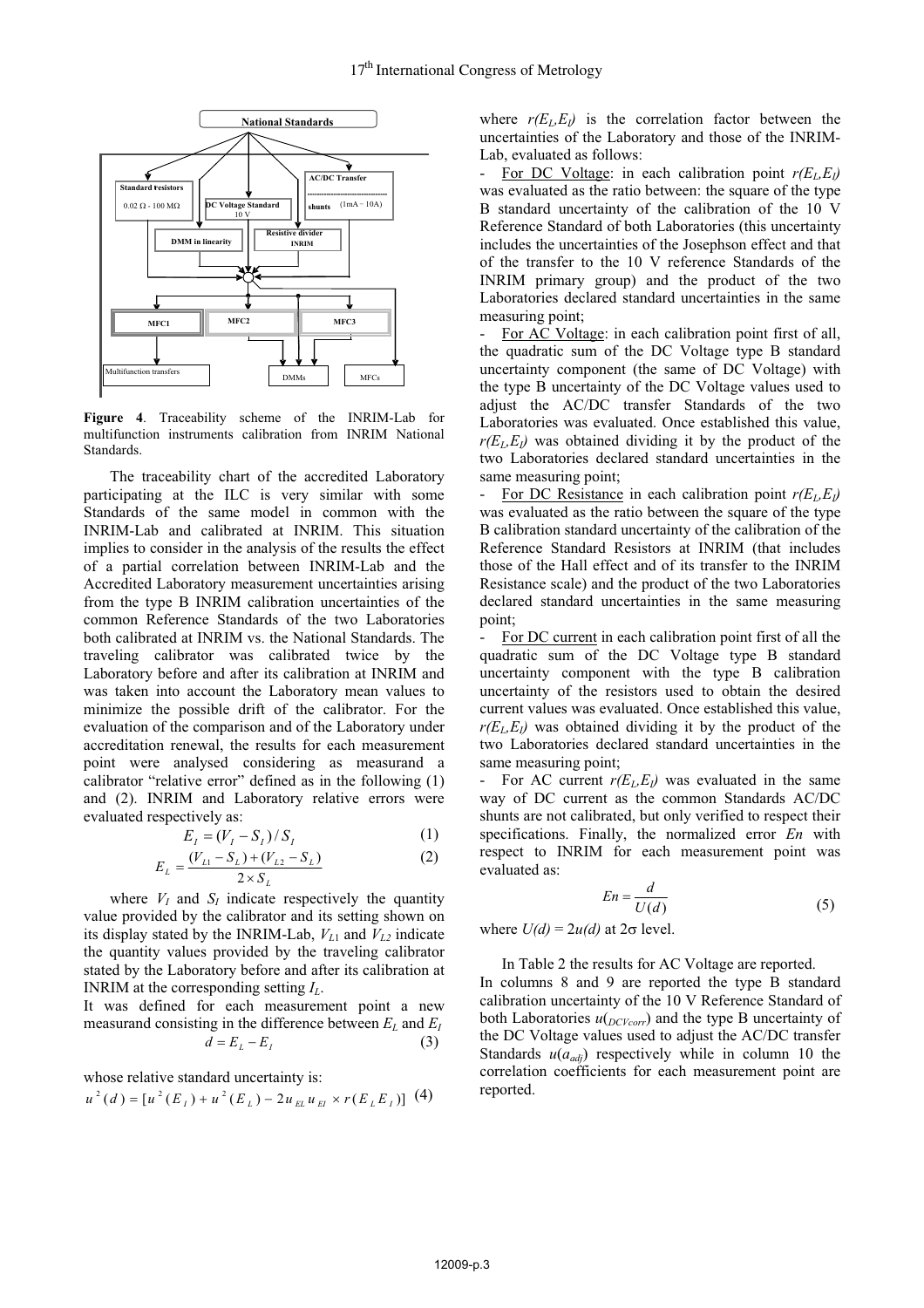#### Web of Conferences

| Set                     |              | $E_R$                   | $u(E_R)$            | $\mathcal{E}_L$     | $u(E_L)$           | $\boldsymbol{d}$   | $u(p_{C\text{Vcorr}})$ | $u(a_{adj})$       |        | u(d)         |         |
|-------------------------|--------------|-------------------------|---------------------|---------------------|--------------------|--------------------|------------------------|--------------------|--------|--------------|---------|
| value                   | $\mathbf f$  | $({\times}10^{-6})$     | $({\times}10^{-6})$ | $({\times}10^{-6})$ | $(\times 10^{-6})$ | $(\times 10^{-6})$ | $(\times 10^{-6})$     | $(\times 10^{-6})$ | r      | $(x10^{-6})$ | En      |
| (mV)                    | (kHz)        |                         |                     |                     |                    |                    |                        |                    |        |              |         |
| 1.0                     | 1            | 844                     | 487                 | 100.0               | 1300               | $-744$             | 0.1                    | 96                 | 0.0146 | 1381.6       | $-0.27$ |
| 10.0                    | $\mathbf{1}$ | 60                      | 52                  | $-15.0$             | 140                | $-75$              | 0.1                    | 11.5               | 0.0182 | 148.5        | $-0.25$ |
|                         | 0.04         | 10                      | 19                  | 0.00                | 30                 | $-10$              | 0.1                    | 1                  | 0.0021 | 35.5         | $-0.14$ |
| 100                     | 1            | $\mathbf{1}$            | 19                  | $-10$               | 30                 | $-11$              | 0.1                    | $\mathbf{1}$       | 0.0021 | 35.5         | $-0.15$ |
|                         | 10           | $-1$                    | 19                  | $-10$               | 30                 | $-9$               | 0.1                    | $\mathbf{1}$       | 0.0021 | 35.5         | $-0.12$ |
| 200                     | 1            | 3                       | 19                  | $00\,$              | 27.5               | $-3$               | 0.1                    | $\mathbf{1}$       | 0.0024 | 33.1         | $-0.04$ |
| (V)                     |              |                         |                     |                     |                    |                    |                        |                    |        |              |         |
| 0.3                     | 1            | 17                      | 18                  | 1.67                | 23.3               | $-15$              | 0.1                    | 0.9                | 0.0017 | 29.4         | $-0.26$ |
| 0.5                     | 1            | 5                       | 15                  | $-50$               | 22.0               | $-10$              | 0.1                    | 0.9                | 0.0023 | 26.3         | $-0.19$ |
|                         | 0.04         | 14                      | 14                  | 40                  | 22.0               | $-10$              | 0.1                    | 0.6                | 0.0012 | 26.1         | $-0.19$ |
|                         | 1            | 6                       | 14                  | $-30$               | 22.0               | $-9$               | 0.1                    | 0.6                | 0.0012 | 26.1         | $-0.17$ |
| $\mathbf{1}$            | 100          | $-43$                   | 20                  | $-35$               | 55.0               | $8\,$              | 0.1                    | 0.6                | 0.0003 | 58.3         | 0.07    |
|                         | 300          | $-69$                   | 61                  | 200                 | 145.0              | 89                 | 0.1                    | 0.6                | 0.0000 | 157.1        | 0.28    |
|                         | 1000         | $-1207$                 | 178                 | $-550$              | 750.0              | 657                | 0.1                    | 0.6                | 0.0000 | 770.7        | 0.43    |
| $\sqrt{2}$              | 1            | 5                       | 14                  | 1.75                | 22.5               | $-4$               | 0.1                    | 0.6                | 0.0012 | 26.5         | $-0.07$ |
| $\overline{\mathbf{3}}$ | 0.04         | 15                      | 14                  | 23.33               | 21.7               | $8\,$              | 0.1                    | 0.4                | 0.0004 | 25.8         | 0.16    |
|                         | 1            | 13                      | 14                  | 150                 | 21.7               | $\overline{2}$     | 0.1                    | 0.4                | 0.0004 | 25.8         | 0.04    |
|                         | 100          | 129                     | 23                  | 158.3               | 21.7               | 29                 | 0.1                    | 0.4                | 0.0003 | 31.6         | 0.46    |
| 6                       | 1            | $-2$                    | 14                  | 10.83               | 25.0               | 13                 | 0.1                    | 0.4                | 0.0004 | 28.4         | 0.23    |
|                         | 0.04         | 13                      | 14                  | 200                 | 20.0               | $\tau$             | 0.1                    | 0.4                | 0.0006 | 24.1         | 0.14    |
|                         | 1            | 5                       | 14                  | 150                 | 20.0               | 10                 | 0.1                    | 0.4                | 0.0006 | 24.1         | 0.22    |
|                         | 20           | $\overline{\mathbf{3}}$ | 14                  | 100                 | 20.0               | $\tau$             | 0.1                    | 0.4                | 0.0006 | 24.1         | 0.15    |
| 10                      | 100          | $-47$                   | 23                  | $-10$               | 50.0               | 37                 | 0.1                    | 0.4                | 0.0001 | 55.0         | 0.34    |
|                         | 300          | $-111$                  | 136                 | $-45$               | 125.0              | 66                 | 0.1                    | 0.4                | 0.0000 | 184.7        | 0.18    |
|                         | 1000         | $-1368$                 | 324                 | $-850$              | 750.0              | 518                | 0.1                    | 0.4                | 0.0000 | 817.0        | 0.32    |
| 20                      | 1            | 5                       | 14                  | 200                 | 20.0               | 15                 | 0.1                    | 0.4                | 0.0006 | 24.4         | 0.31    |
|                         | 0.04         | 21                      | 18                  | 300                 | 21.7               | 9                  | 0.1                    | 0.7                | 0.0013 | 28.2         | 0.17    |
| 30                      | 1            | 17                      | 18                  | 28.33               | 21.7               | 12                 | 0.1                    | 0.7                | 0.0013 | 28.2         | 0.21    |
|                         | 100          | 120                     | 50                  | 156.7               | 58.3               | 37                 | 0.1                    | 0.7                | 0.0002 | 76.8         | 0.24    |
| 60                      | 1            | 8                       | 18                  | 200                 | 20.8               | 12                 | 0.1                    | 0.7                | 0.0013 | 27.5         | 0.21    |
|                         | 0.04         | 25                      | 18                  | 300                 | 21.0               | $\mathfrak s$      | 0.1                    | 0.8                | 0.0017 | 27.6         | 0.08    |
| 100                     | 1            | 17                      | 18                  | 250                 | 21.0               | $8\,$              | 0.1                    | 0.8                | 0.0017 | 27.6         | 0.14    |
|                         | $20\,$       | $\boldsymbol{7}$        | 18                  | 200                 | 21.0               | 13                 | 0.1                    | 0.8                | 0.0017 | 27.6         | 0.24    |
|                         | 100          | $-38$                   | 50                  | $-55$               | 60.0               | $-17$              | 0.1                    | 0.8                | 0.0002 | 78.1         | $-0.11$ |
| 200                     | 1            | 17                      | 19                  | 350                 | 20.0               | 18                 | 0.1                    | 0.8                | 0.0018 | 27.2         | 0.33    |
|                         | 0.04         | 6                       | 20                  | 200                 | 21.7               | 14                 | 0.1                    | 0.7                | 0.0010 | 29.5         | 0.24    |
| 300                     | 1            | 11                      | 20                  | 200                 | 21.7               | $\overline{9}$     | 0.1                    | 0.7                | 0.0010 | 29.5         | 0.15    |
|                         | 20           | $-3$                    | 20                  | 11.67               | 25.0               | 15                 | 0.1                    | 0.7                | 0.0009 | 32.0         | 0.23    |
| 600                     | $\mathbf{1}$ | $\mathbf{1}$            | 23                  | 12.50               | 25.0               | 11                 | 0.1                    | 0.7                | 0.0008 | 33.6         | 0.17    |
|                         | 0.04         | 3                       | 29                  | 100                 | 25.0               | $\boldsymbol{7}$   | 0.1                    | 0.7                | 0.0006 | 37.9         | 0.09    |
| 1000                    | 1            | $\overline{7}$          | 29                  | 200                 | 25.0               | 13                 | 0.1                    | 0.7                | 0.0006 | 37.9         | 0.17    |
|                         | 20           | $-19$                   | 45                  | $00\,$              | 80.0               | 19                 | 0.1                    | 0.7                | 0.0001 | 91.8         | 0.10    |
|                         | 30           | $-26$                   | 80                  | $-10$               | 80.0               | 16                 | 0.1                    | 0.7                | 0.0001 | 113.1        | 0.07    |

**Table 2.** Analysis of the results of the ILC for AC Voltage.

This work was made for all the measurement points of Table 1. In Figures from 5 to 8 the *En* values for DC Voltage, DC Resistance, DC Current and AC Current are reported.